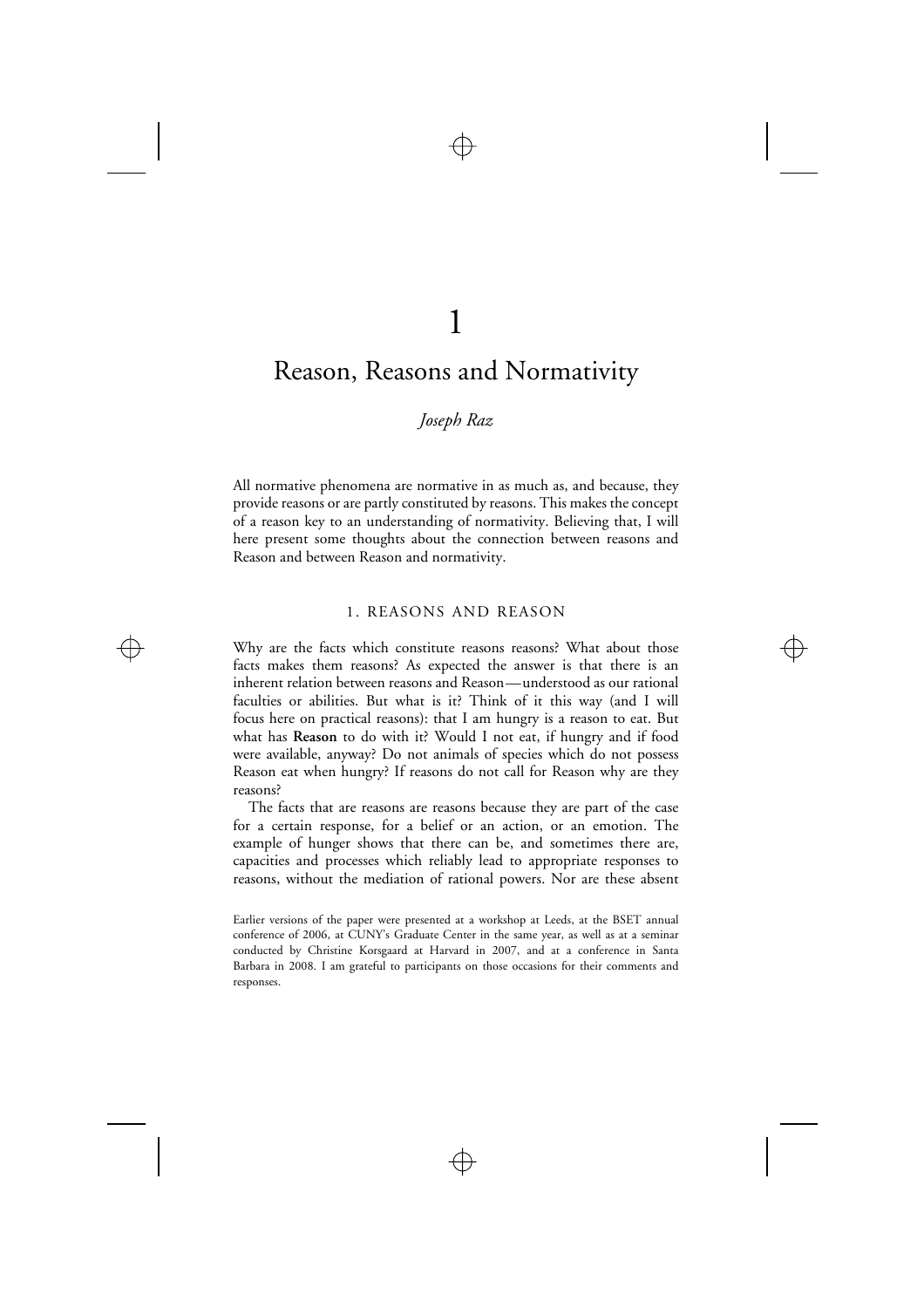in humans.<sup>1</sup> So why are reasons reasons if there are processes which align us with them independently of our rational powers? We cannot claim that in all domains reliance on rational capacities is better at bringing us into conformity with reasons than other processes. Often the automatic, Reasonbypassing processes are best. Though there need be no rivalry between them, and often rational capacities regularly interact with Reason-bypassing processes.

Of course, some reasons can neither be brought into existence nor recognised except through the use of Reason. This is the case with most reasons which are cultural creations. But even in their case, the explanation why they invite certain responses need not invoke that fact. For example, some epistemic reasons which can only be recognised as reasons by rational creatures can nevertheless be identified as facts *calling for belief,* because they are *evidence for the truth of that belief,* and their standing as evidence can be explained without invoking the way that they are identified.

So why are they reasons? Because Reason is our general capacity to recognise and respond to reasons. There are other capacities which also do that. But Reason is the universal capacity to recognise reasons, one which in principle enables us to recognise any reason which applies to us, and to respond to it appropriately. A little later I will say more about the way Reason enables us to recognise reasons. In particular that it enables people *reflectively* to recognise that the facts that are reasons are reasons. Here I will add just one observation: that Reason is a capacity reflectively to recognise reasons does not entail that every exercise of reason involves reflection, reasoning or deliberation. With experience we learn to identify and respond to reasons instinctively, though in ways which depend on and presuppose first, reliance on past reflection, and second, the monitoring presence of rational powers which control and stand ready to correct misidentifications or misdirected responses.

Even so the statement that Reason is the general capacity reflectively to recognise and respond to reasons may appear formal and uninformative. Is not saying that Reason is the universal capacity to identify and respond to reasons like saying that we dream dreams? Since 'dreams' are defined as the objects of dreaming, saying that we dream dreams is a mere formal statement. But the analogy with Reason and reasons ignores the normative

<sup>&</sup>lt;sup>1</sup> The point is probably limited to practical reasons and reasons for emotions, and does not apply to epistemic ones. The reason is conceptual: ACTION is a generic concept, covering acting for reasons, as well as other actions, whereas BELIEF is the specific concept which marks one of various broadly cognitive states which essentially involve our rational capacities, being essentially responsive to reasons (not necessarily in being generated by the realisation that there are reasons for them, but rather in being modified upon awareness that there are sufficient reasons against them), as some of the others, like guesses and hunches, are not.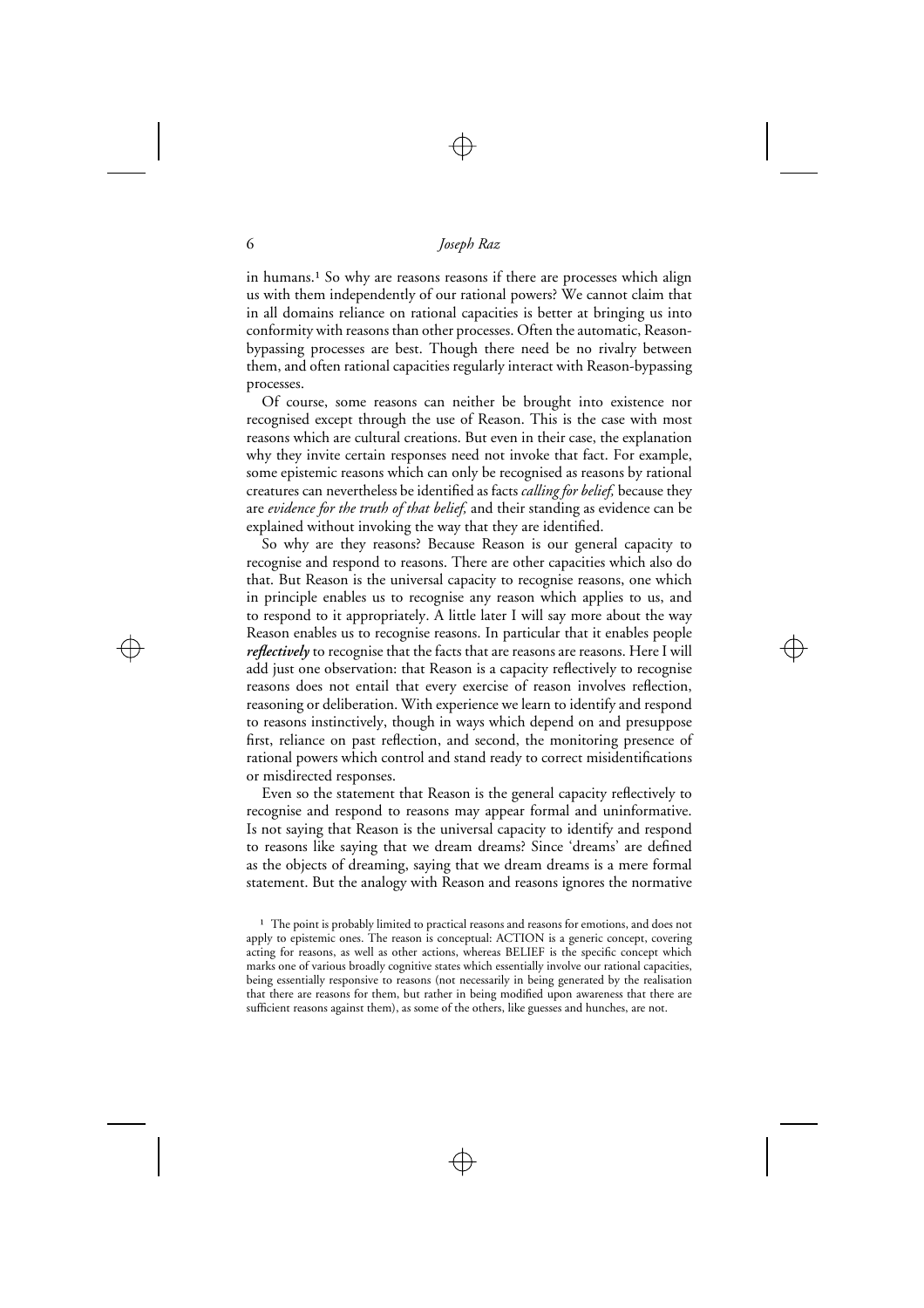aspect of the relations between them. Reason can malfunction. Therefore, reasons cannot be defined as what Reason recognises and responds to. As Reason may fail there are criteria by which success and failure are determined, and they determine what reasons there are to be recognised.

In conclusion we can say that Reason does not make reasons into reasons (Reason is not a source of reasons). But they are reasons because rational creatures can recognise and respond to them with the use of Reason. Needless to say, there are features of the world that we respond to, where the response cannot be secured via using our rational powers. Such responses are involuntary, and the triggering features are classified as stimuli. Because the response cannot be secured by our rational powers, that is because it cannot be guided reflectively, those stimuli are not reasons, even if the response is sensible, beneficial, etc. To be a reason a fact must be one that we can respond to using our rational powers, whether or not on any specific occasion that is how we do respond to it.

Being the general reflective capacity to recognise reasons distinguishes Reason from other processes like hunger, or the instinctive avoidance of fire, which recognise some specific kinds of reasons.

### 2. REASON AND REASONING

The thesis that Reason is the power to recognise reasons will be finessed and somewhat modified in Section 3. First, I will relate it to the more common view that Reason is the power of reasoning. Paul Grice combines both views:

No less intuitive than the idea of thinking of reason as the faculty which equips us to recognize and operate with reasons is the idea of thinking of it as the faculty which empowers us to engage in reasoning.<sup>2</sup>

Grice thought that the two ideas harmonise. He proceeds to explain:

Indeed if reasoning should be characterisable as the occurrence or production of a chain of inferences, and if such chains consist in (sequentially) arriving at conclusions which are derivable from some initial set of premises, and for the acceptance of which, therefore, these premises are, or are thought to be, reasons, the connection between these two ideas is not accidental.<sup>3</sup>

I will basically follow Grice, though my understanding of the way the two ideas harmonise is somewhat different from his. Reasoning is Reason's main way of recognising reasons. But Reason includes more than the power

<sup>2</sup> Paul Grice, *Aspects of Reason* (Oxford: OUP, 2001), 5. <sup>3</sup> Ibid.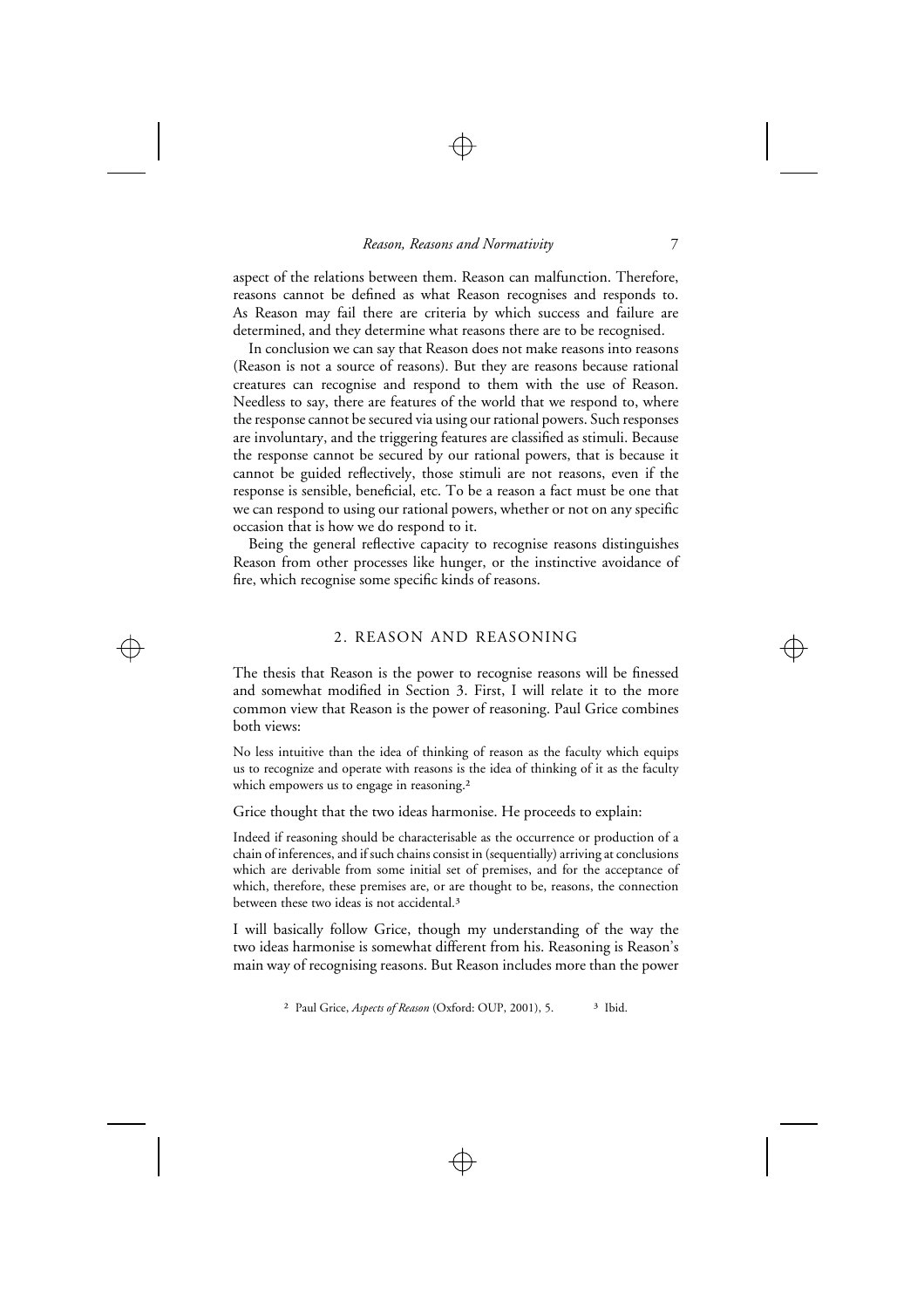to reason, and since not all reasoning aims at identifying or operating with reasons the relationship of Reason and the power to reason is more complicated than may at first appear.

I have already noted that some mental activities which depend on past reasoning are manifestations of our rational powers even though they do not involve present reasoning, and that activities guided and monitored by Reason in the background are also manifestations of rational powers not involving reasoning. But there is much more.

Sometimes it is irrational for people to fail to engage in reasoning, as when they have an overriding reason to reason, and are in a position to know that. Such irrationalities are non-derivative. Even when, as is only sometimes the case, failure to deliberate is a result of a decision, the irrationality of failure to deliberate does not depend on such prior decisions, and does not derive from their irrationality. Likewise, sometimes the very activity of reasoning, even when one is reasoning flawlessly, is irrational. There may be conclusive reasons, which are known or should be known,<sup>4</sup> not to reason, thus rendering one's reasoning irrational. One can also be non-derivatively irrational in continuing deliberation for too long, failing to come to a conclusion. Besides, weak-willed intentions show that intentions can be non-derivatively irrational. They are intentions one forms against one's own better judgement. It follows that the irrationality of a weak-willed intention does not derive from failure to reason correctly.

These considerations suggest that Reason consists of more than the power of reasoning, and includes at least the power to form intentions and decisions. Two considerations support this view. First, reasoning being an intentional activity, the power to form intentions and decisions is intimately involved in it, and given that their faulty use can render the whole activity of reasoning on a particular occasion irrational there is a case for counting the power to form intentions and decisions among our rational powers. Secondly, and more generally, I have been implicitly relying on a test which I will call the *irrationality test*. It says that if the exercise of a capacity can be non-derivatively irrational (that is irrational not because something else is irrational) then the capacity is one of our rational powers. I will further consider the test in the next section.

Still, the ability to reason is at the core of our rational capacities. How so? Some, like Harman, think that reasoning 'is a process of modifying antecedent beliefs and intentions'.<sup>5</sup> But that should not be taken to provide

<sup>&</sup>lt;sup>4</sup> Or at least one should accept the proposition that there are such reasons and behave accordingly.

⁵ 'Practical Reasoning', in *Reasoning, Meaning and Mind* (Oxford: OUP, 1999), 46. His later paper 'Rationality' (ibid.) allows for reasoning which does not change judgement.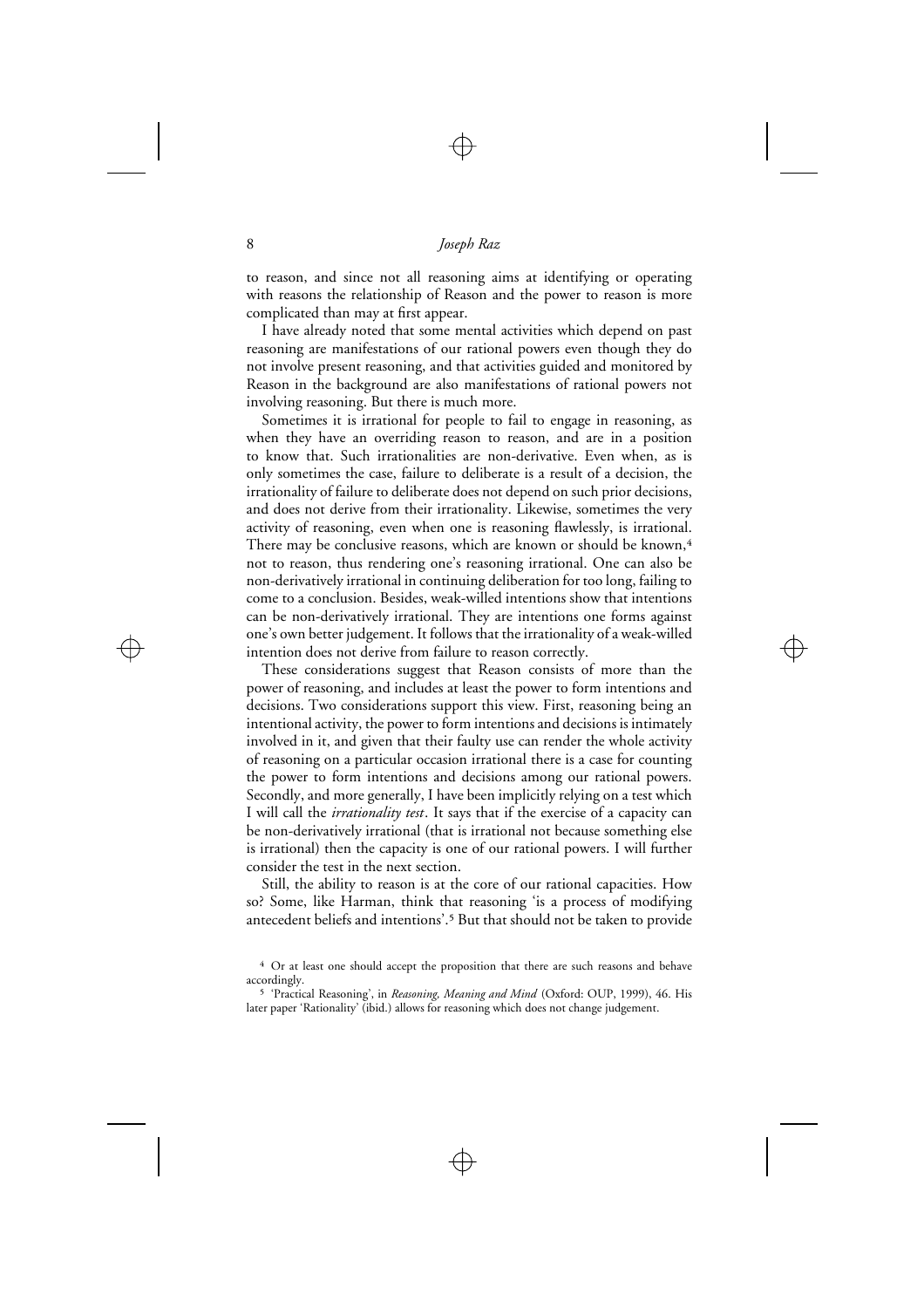a test for identifying reasoning. It is doubtful whether reasoning has to lead to modification of belief or intention. I may, for example, examine one of my beliefs, and, not having new information, I consider again the considerations I considered before and do not find grounds to change my mind.<sup>6</sup> My reflections seem a straightforward case of reasoning, but they need not involve a change of belief or intention. There are other cases in which one reasons without changing beliefs or intentions. The reasoning may have been tentative, not reaching any final conclusions.

In such cases the reasoning, though not leading to their change, is undertaken *in order* to examine the case for a modification of one's beliefs or intentions. This is commonly the case, but it need not be. One may indulge in reasoning in order to pass the time. One may playfully examine hypotheses and their consequences, doing so as a game, a pastime, possibly doing so carelessly, off-handedly. It does not matter. Nor does it matter if one's reasoning is affected by wishful thinking. One would not change one's views as a result, for one does not take the activity, the reasoning, seriously. It is just an amusing pastime. One is not irrational on such occasions, even though the reasoning is faulty, and may display a propensity to commit fallacies, which may give grounds to believe that one would be irrational when reasoning 'seriously'.

Bad reasoning, I conclude, is<sup>7</sup> irrational when and because one nonaccidentally fails to respond appropriately to reasons, and the failure is, is due to, a failure or malfunction of one's rational powers. When one has reasons to form beliefs or to consider the merits of beliefs or actions, then if one does so irresponsibly, carelessly or negligently, or if one's reasoning is affected by motives which should not affect it, that is if one is guilty of one or another form of motivated irrationality, and if these failures are due to an entrenched disposition to fail in that way, which afflicts one's rational powers, then one is failing to respond properly to those reasons in a way which renders one's flawed reasoning irrational. Motivated irrationality is a form of belief-formation contrary to reason and so is negligent reasoning. Negligence is not merely carelessness. It is carelessness (for which we are responsible) when we have reason to be careful. We can only reason negligently when we have reason to form beliefs or seriously to consider the merits of beliefs or of actions. The examples support the conclusion that



⁶ Nor need such cases yield a belief that the beliefs or intentions one examined need no revision, at least it need not yield a belief to that effect different from the one one had before. It depends how much one trusts the reasoning just concluded.

Perhaps I should say 'deserves' to be regarded as irrational—one may well claim that the boundaries of the concept of 'irrationality' are vague on this point. It is the theoretical account of Reason which ultimately drives this view. So at most one can claim that it is not at odds with firm features of usage.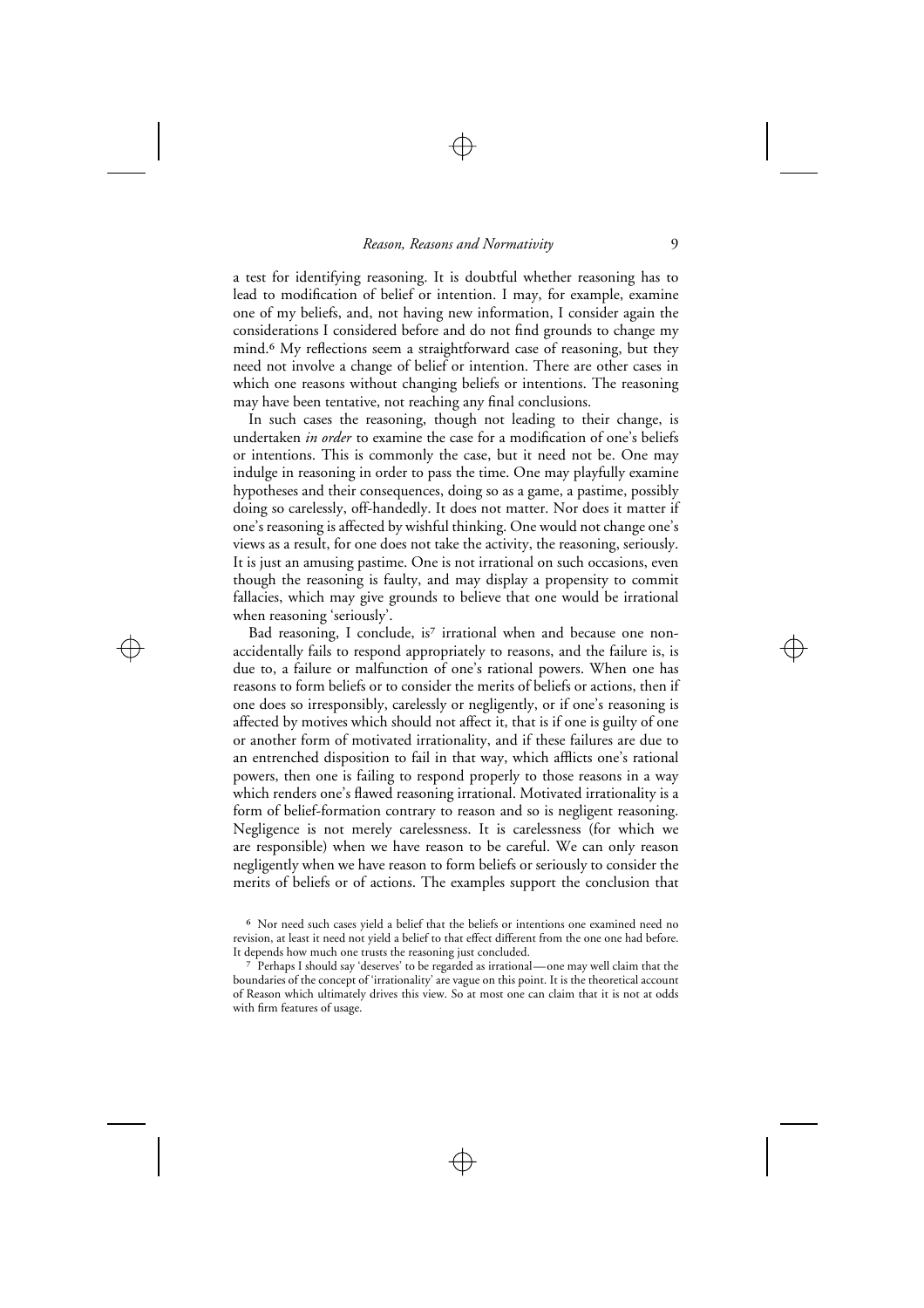mere bad reasoning does not constitute irrationality. I will return to the point below.<sup>8</sup>

This leads to the main point: while not all reasoning aims at identifying and operating with reasons, the power of reasoning is essentially a power whose purpose is to identify and respond to reasons. Reasoning is an intentional mental activity, and a norm-guided activity in that it is governed by criteria of correctness. This is true of both 'serious' and 'non-serious' reasoning. Reasoning playfully is reasoning governed by the same norms, and mistakes remain mistakes (though their commission does not show that we act irrationally).

The norms of correct reasoning show that the point of reasoning is to enable us to detect and respond to reasons. The constitutive standards of reasoning determine both what is reasoning and what is successful reasoning. Reasoning is an activity which is held responsible to those standards, an activity whose success is judged by them.<sup>9</sup> They determine the success of reasoning as a generic activity, though the actual reasoning one engages in on this occasion or that may be undertaken for some other purpose, and may be successful—though not as reasoning—for some other reason even when flawed as a piece of reasoning.

This, then, is the difference between 'serious' and 'non-serious' reasoning. Serious reasoning is meant to serve its point, and, therefore, to be successful according to its constitutive standards. Non-serious reasoning is the use of the same capacity, performing an activity of the same type, but detached from its normal purpose. The activity is still held responsible to its constitutive standards, but the reason which led to engaging in it may be served regardless of its success as reasoning. So non-serious reasoning is a marginal case of reasoning. It is understood and is broadly conducted as serious reasoning, but, as it is detached from its point, failure to conform to the norms governing the activity is not necessarily, on that occasion, a fault.

Reasoning's constitutive standards are ones which ensure that, when followed, the conclusion of the reasoning is warranted, namely one which

⁸ Note that there are two kinds of mistake in reasoning which do not render it irrational. In the text I focus on one of them, i.e. when one is not reasoning 'seriously', one is not reasoning in response to a perceived adequate reason to reason. The other is when the mistake is due to a lapse of either memory, attention, or another of one's ancillary powers, which are not among the rational powers, or to an occasional rather than entrenched malfunction of one's rational powers.

<sup>&</sup>lt;sup>9</sup> This gives rise to the question: when is an activity governed by those standards? I will not consider this issue here. It seems reasonable to suppose that it is so when either the person engaging in the activity is one who has the capacity to reason and takes himself to be so governed, namely accepts the legitimacy of judging his activity by those standards, or if that person behaves in a way which is reasonably understood as presenting himself to others as someone who is reasoning. But much more needs to be said.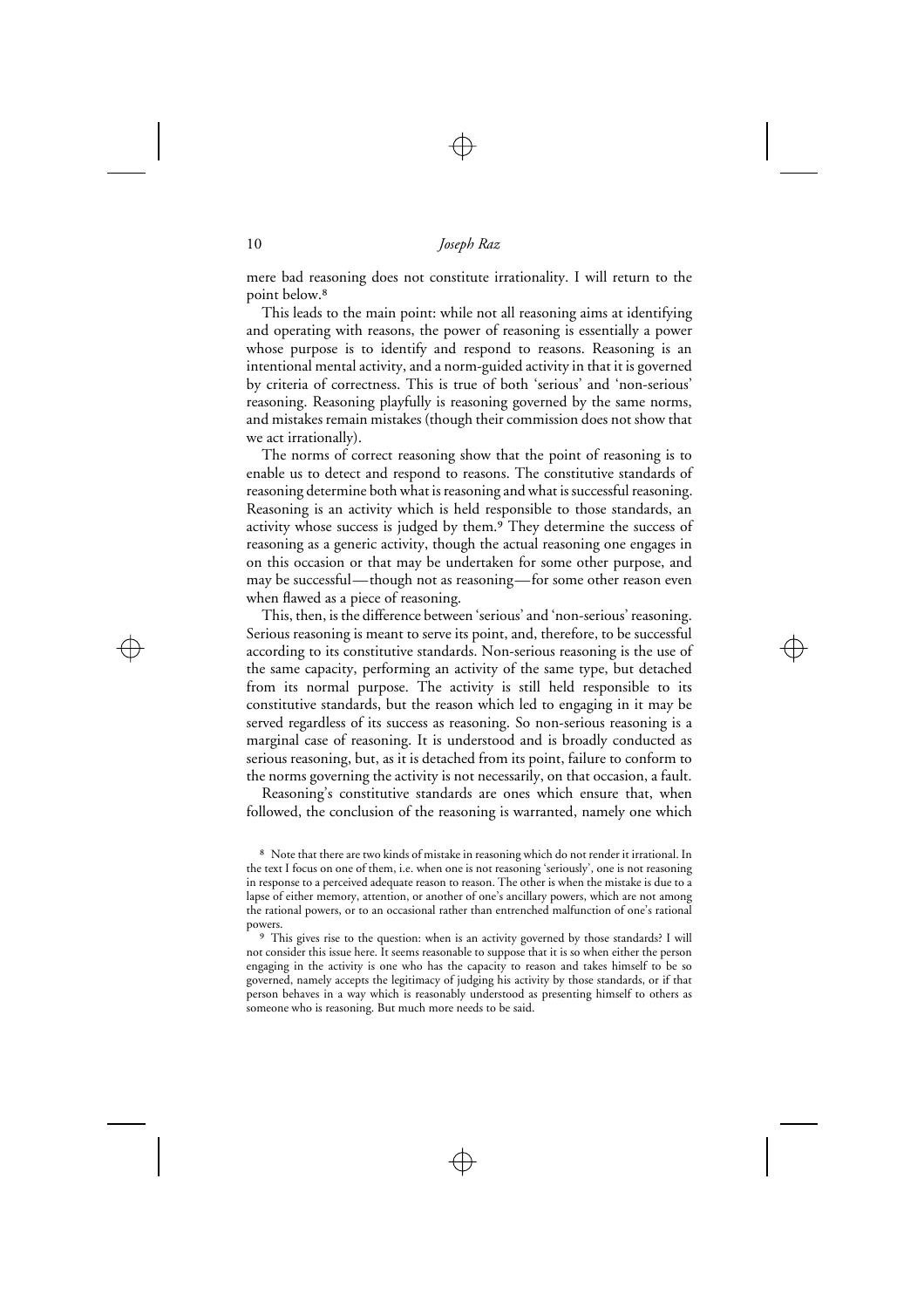we have adequate reason (though not always a conclusive reason) to accept. Directly they warrant belief, indirectly they warrant actions, emotions and other reason-sensitive attitudes. To be more accurate we need to take note of the fact that in most instances of reasoning one relies on some propositions whose credentials are not examined during that reasoning episode. Hence successful reasoning assures reasoners that the conclusion is warranted, on the assumption that so are the unexamined propositions relied upon. Its purpose is to establish that given that assumption, certain beliefs, intentions, and the like are warranted.

The norms of correct reasoning determine the point of reasoning, and since the norms of correct reasoning are norms that warrant acceptance of the conclusion of a correct reasoning the purpose that they serve is to guide us in judging which beliefs and intentions we have reason to have. This establishes the connection between Reason as the capacity to respond to reasons, and reasoning.

### 3. THE SCOPE OF REASON

Characterising Reason as the general reflective capacity to recognise reasons raises the question of which mental capacities belong with it, which belong with our rational powers? I will say little on the subject. It is not my aim to suggest criteria capable of adjudicating various borderline cases, either between animal species which typically have Reason and those which do not, or regarding the boundaries within a species between those who have Reason and those lacking it. The fate of borderline cases may well depend on additional considerations not canvassed here. But a few further observations on the core concept, relying on our general knowledge of it in a way which ties it to the account here proposed, may be helpful.

Various connections between Reason and other concepts can be called upon in clarifying the concept. One is between Reason and personhood: only persons have Reason. A second is between Reason and accountability, which marks one sense of responsibility. Creatures that do not have rational powers are not responsible (accountable) for their actions.<sup>10</sup> And a third is with the notion of irrationality. It led to the irrationality test suggested above.

The irrationality test suggests demarcations of Reason which are not dictated by its characterisation as a general power to recognise and operate

<sup>&</sup>lt;sup>10</sup> This does not mean that we are only responsible for or accountable for the exercise of our rational powers. See my 'Responsibility & the Negligence Standard', *Oxford Journal of Legal Studies* 30(1) (2010), 1.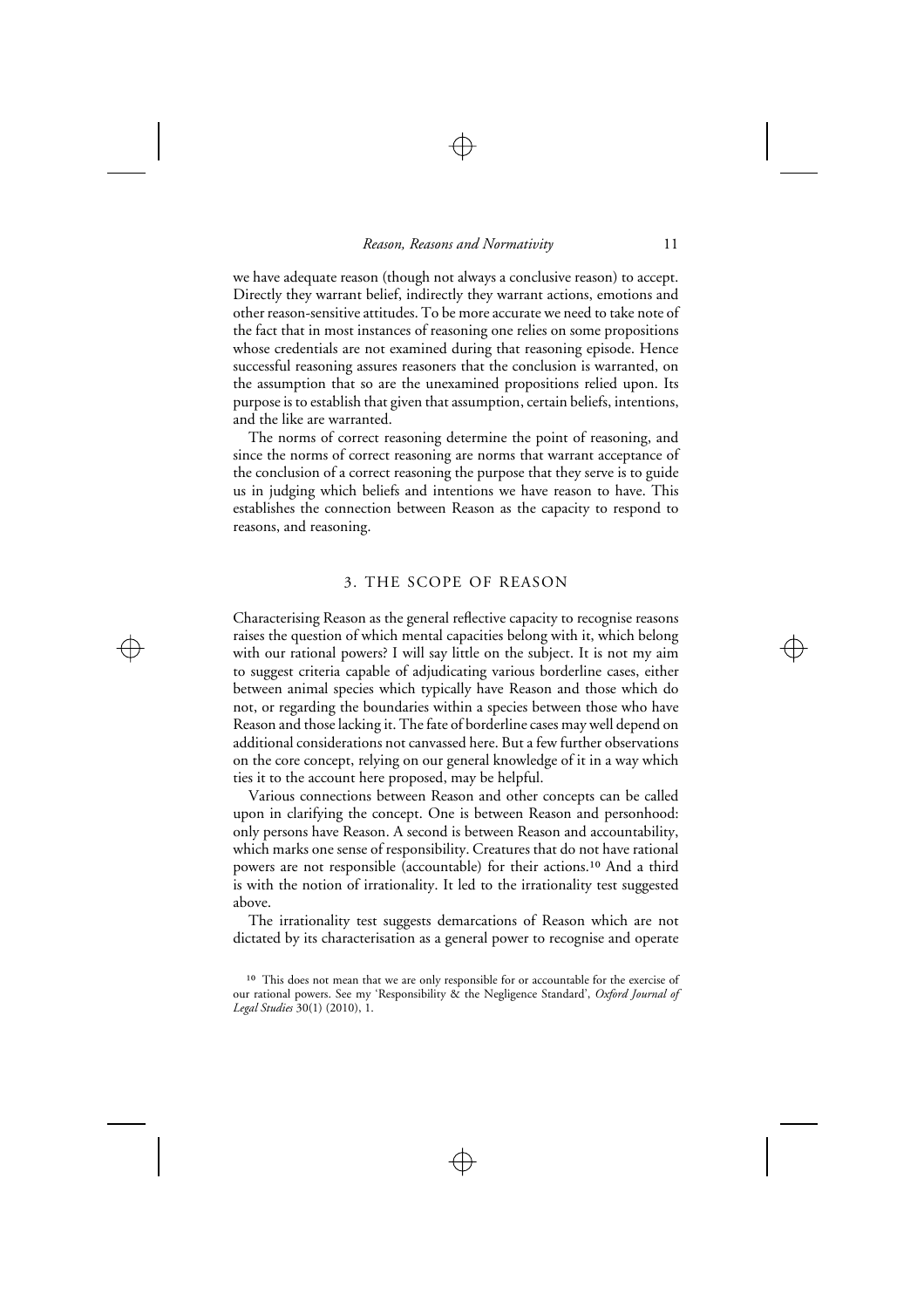with reasons. Decline in some mental capacities like the powers of memory and of concentration affects one's ability to detect and respond to reasons. But we do not stop being persons simply because of loss of memory and of concentration (at least not while we retain them to a minimal degree). Hence these powers do not belong with our rational powers. But if so, given that our success in recognizing reasons depends on our powers of concentration and memory, can Reason be identified with the reflective power to recognize reasons? This identification of Reason is correct, so long as it is understood to represent the core of the concept of Reason, and is not expected to set its limits.

The irrationality test is one of a number which offer more help with marking the limits of our rational powers. It too suggests that memory and the power of concentration are not among them because failures of memory and concentration, however bad, are not irrational. They are among many mental capacities which are ancillary to our rational powers, enabling them to function well. Some provide the input on which the rational capacities rely through perception, sensations (including those which are accompanied by drives: like hunger, thirst, discomfort at the surrounding temperature, sexual arousal, and more), or memory.

By the irrationality test the powers of reflection, deliberation and decision are rational capacities. Interestingly the irrationality test suggests that the capacity to have emotions is among our rational capacities because emotions can be non-derivatively irrational.

The test relies on a distinction between derivative and non-derivative irrationality. Something is derivatively irrational if it is irrational only if and because something else is irrational. For example, actions are irrational only if and because the intentions or decisions which render them intentional are irrational.<sup>11</sup> Cases of non-derivative irrationality are cases where the irrationality of what is irrational does not logically or conceptually depend on nor is it due to some other irrationality. If a flawed exercise of a capacity can only be derivatively irrational that capacity is not part of Reason. If, on the other hand, a flawed exercise of a capacity can be non-derivatively irrational then that capacity belongs with our rational capacities, is part of our Reason.

Arguably emotions can be irrational because they are founded on irrational beliefs. Fear based on an irrational belief that the shadow on the wall is the devil about to kill one is an irrational fear. But emotions can be irrational when they are disproportionate reactions to rational beliefs. In such cases their irrationality is non-derivative, and

<sup>11</sup> One interesting result is that only intentional actions can be irrational, and not even all of them, since not all intentional actions are actions undertaken with an intention.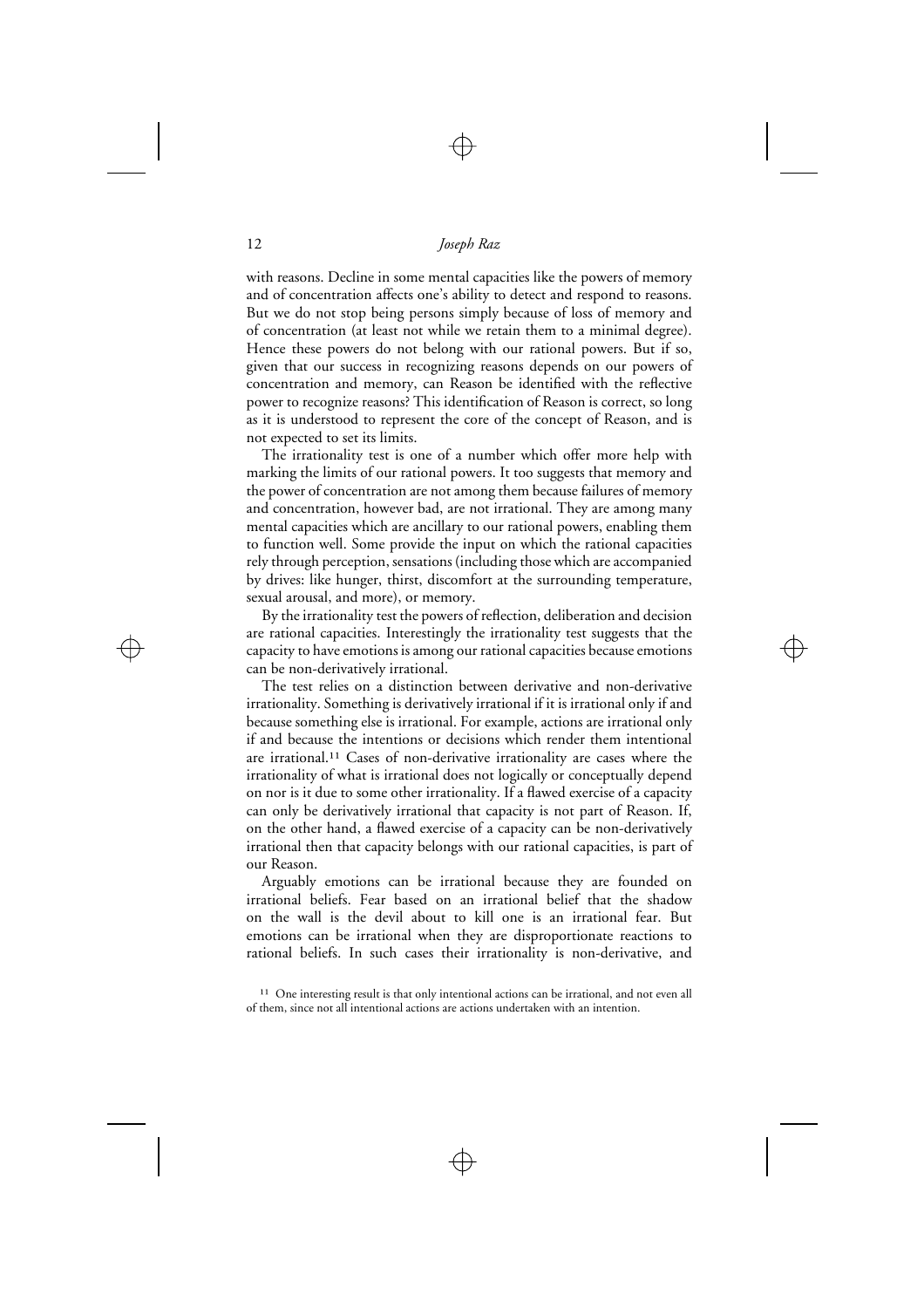therefore by the irrationality test, emotional capacity is part of our rational powers.

This conclusion will not surprise some, while seeming preposterous to others, who will take it as a reason to reject the irrationality test. There is, however, an independent case for including the capacity to have emotions among the rational powers. For example, empathy is crucial for understanding other people, as well as animals of other species, and arguably emotional responses are essential to our ability to understand that we have reasons of certain kinds, and to the ability to understand<sup>12</sup> what response to various reasons is appropriate, as well as to motivate us to respond as we should. There are also separate reasons for confidence in the irrationality test. It seems natural to think that only failures of the power of Reason could be irrational, except when the irrationality is derivative, that is, when it derives from failure of powers of Reason. However, these matters require a more detailed exploration of the role of the emotions in our make-up as persons, in our motivations, and in our cognitive powers.

There is one important clarification, indeed modification, of the slogan that Reason is the general reflective capacity to recognise reasons. The slogan may give an unduly passive image of rational powers, just tabling reports, as it were, of what reasons are to be found where. The slogan should be augmented to say that Reason is the general capacity to recognise and respond to reasons. Clearly that is so regarding theoretical reasons: recognising a sufficient case for a belief is adopting the belief. There is no separate step involved, no transition which, pathological cases apart,<sup>13</sup> can fail. Properly recognising epistemic reasons is properly responding to them.

Things are somewhat different when it comes to practical reasons (including reasons for mental acts). Action may require interventions in the world, regarding whose success agents have less control than over the response to epistemic reasons or to reasons for mental acts, intentions, and omissions (on most occasions). Except for the capacity to reason, decide, form intentions and a few other capacities essential to be able to act with intention which are part of our rational powers according to the irrationality test, the capacity to act is not part of our rational capacities. This has to be borne in mind in interpreting the extended slogan.<sup>14</sup>

<sup>12</sup> We can learn of those reasons, and of the response they make appropriate, from testimony or other indirect means. But arguably we can understand them only because we have emotional capacity ourselves.

<sup>13</sup> Psychological phenomena are 'pathological' when they meet some of the criteria determining their attribution (or existence), while failing others.

<sup>14</sup> A capacity to act, while not part of the rational capacities, is an essential part of the wider group which constitute the capacity for rational agency. They are pivotal in determining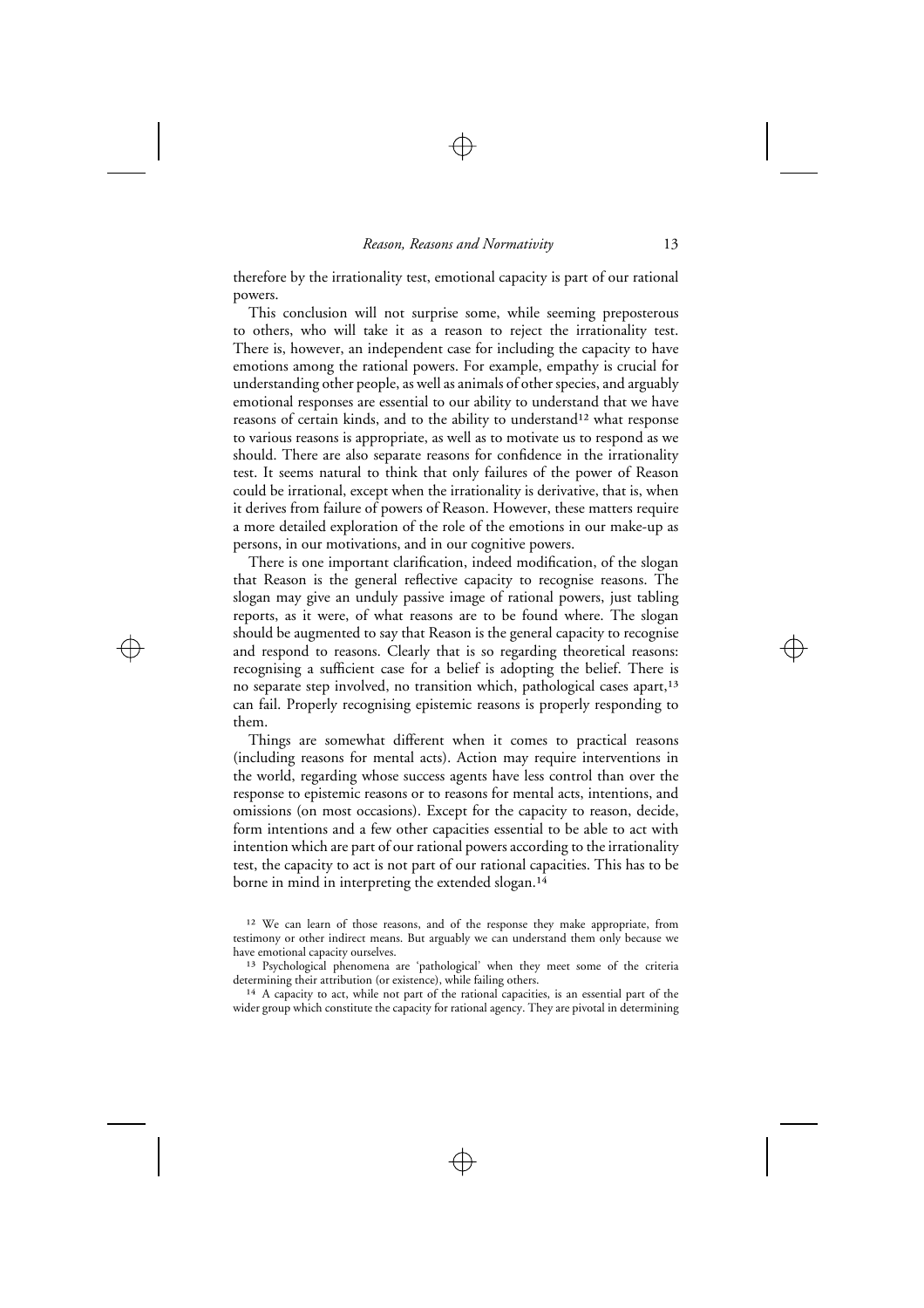Nevertheless the extended slogan, properly understood, is correct. For even regarding practical reasons, rational capacities must involve response to them if they are to involve recognising them. People who recognise a conclusive reason to  $\Phi$  (to eat, or whatever) and who fail to respond to it at all, fail (when the time comes) to form an intention to  $\Phi$ , have no positive attitude at all towards  $\Phi$ -ing, do not respond appropriately to other people  $\Phi$ -ing, etc., are non-derivatively irrational. Thus, the irrationality test shows that capacity properly to respond to reason is part of our rational capacities.

Furthermore, people who fail to respond appropriately in any way at all do not fully recognise the existence of the reasons. Attribution of belief depends on the existence of a variety of criteria of belief, and they include not only avowing the belief, and attesting to reasons for it, etc., but also responding to it appropriately: those who would not put an apple on a table (assuming normal circumstances), for fear that the apple may fall to the floor, show themselves not to believe that there is a table there. At best theirs is a pathological case of belief. Hence recognising reasons involves responding to them, and the mental capacities involved in setting ourselves to respond, the powers of decision and intention, are part of our rational powers.

### 4. IRRATIONALITY

Reason, i.e. the rational powers or capacities, is involved in activities such as choosing, deciding, reasoning. These activities, and therefore their results,<sup>15</sup> are rational so long as the rational powers guiding them function properly. They are irrational when these powers malfunction. It is possible, by accident, for the result to be a happy one, that is the person concerned may accidentally choose or decide as reason directs. But when the result is the outcome of a malfunctioning rational power it is happy but irrational.

This line of thinking allows for a distinction between mistakes (in reasoning, choosing, etc.) which render the activity irrational, and those which do not. The latter are due to malfunctioning of powers relied on in these activities which are not among the rational powers. For example,

responsibility. See 'Responsibility & the Negligence Standard'. And 'Being in the World' (forthcoming), 'Agents and their Actions', special issue of *Ratio*.

<sup>&</sup>lt;sup>15</sup> Using the term in the technical sense given it by von Wright (*Norm and Action* (London: Routledge and Kegan Paul, 1963)) i.e. as the state which defines the completion of the process or activity.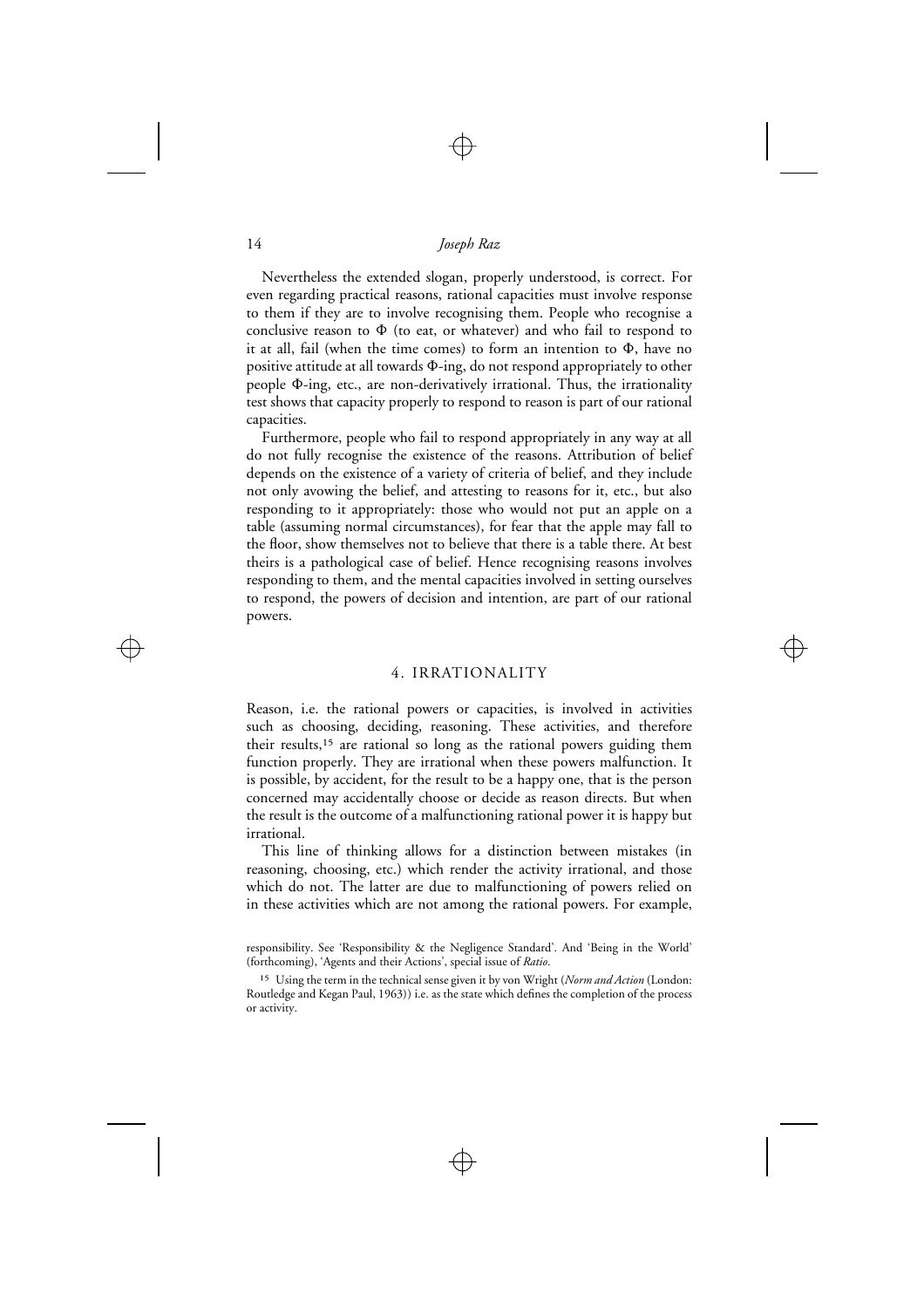they may be due to lapses of memory, failures of attention, or failure of perception, etc. Possibly, the account has to be modified somewhat to allow for additional kinds of mistakes which do not render the activities irrational. (For example, cases where the malfunction is accidental may not render the activity and its outcome irrational. Arguably, they are irrational only if due to a persistent condition.) I will not examine that possibility here.

This view of rationality—the view that we are rational so long as we are properly guided by well-functioning rational powers—has been followed by various writers, e.g. Michael Bratman. Others, e.g. John Broome, have taken a different view: according to them rationality relates to the occurrence or non-occurrence of certain relations between mental states. For example, and to simplify, our beliefs are irrational if they are contradictory.<sup>16</sup> By way of abbreviation I will call the first view dynamic and the second static.

How do the two views relate to each other? They would be in harmony if it turns out that they coincide in their judgements about the rationality of beliefs, intentions, emotions, etc. But they do not. We may reach conditions condemned as irrational by the static view by reasoning as we must according to the dynamic view. For example, there may be overwhelming evidence for a certain proposition and once aware of that I believe that proposition. I have no choice, and I am dynamically rational. But it is possible that I am also aware that the proposition contradicts some of my other beliefs. I am therefore aware that either this or some other of my beliefs are false, but I dynamically-rationally think that the fault is in the others. I do not know which of the others is the guilty one. I only know that the proposition concerned contradicts one or another of my other beliefs. Nor do I know how to improve my other beliefs (one of them is false, but it may approximate the truth). This may occur in conditions in which it would be dynamically irrational for me to abandon any of my current beliefs, but dynamically irrational not to add to them a belief which, as I know, is inconsistent with them.

If situations like this are possible then the two approaches to rationality conflict. They also conflict because one can satisfy the static conception without satisfying the dynamic conception (e.g. via a string of mindless accidents).<sup>17</sup> It is possible to say that there is no conflict for these are not two rival accounts of rationality. Rather they are explanations of two different concepts of rationality. I cannot examine this possibility

<sup>&</sup>lt;sup>16</sup> Broome lists a number of more carefully formulated relations between mental states whose occurrence renders them irrational.

<sup>&</sup>lt;sup>17</sup> A point made to me by Niko Kolodny, whose letter to me I am here quoting.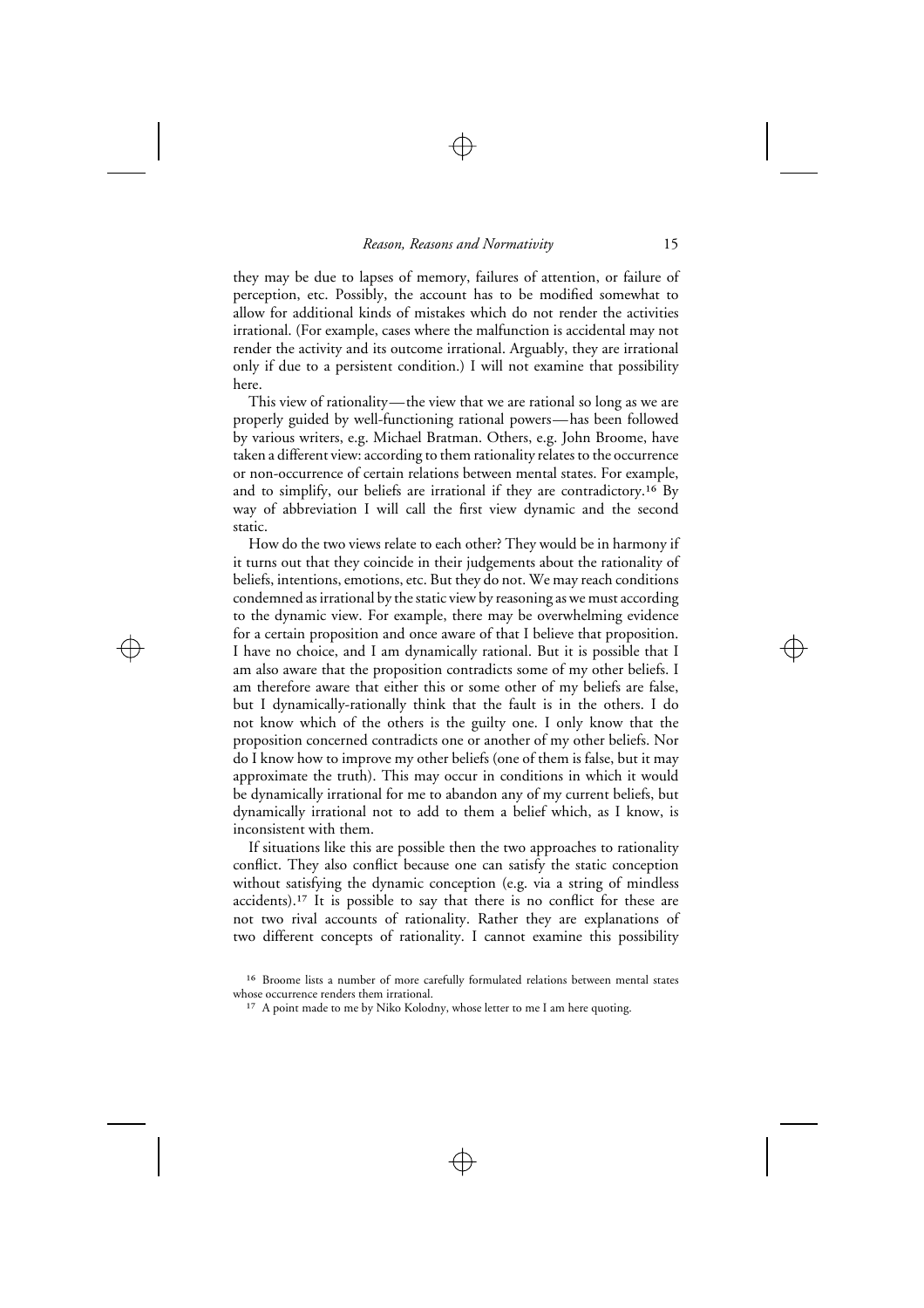here, so let me simply record that I suspect it to be mistaken, i.e. I suspect that the two accounts do conflict, and that at least one of them is mistaken.

### 5. NORMATIVITY AND PERSONHOOD

Finally, I turn from the relations between Reason and reasons, to the relations between Reason and normativity. First, I will reject two tendencies sometimes found in discussions of normativity. One is to identify it with an orientation towards value, the other with the demands of rationality. I will suggest that the value of a thing provides some reasons, but not all, and in any case does not explain the force of reasons. I will also suggest that there is no reason, and no need for a reason, to be rational.<sup>18</sup>

The difference between practical and epistemic reasons is central to the attempt to understand the normativity of reasons. It defeats any attempt to explain normativity as having to do with the influence of value on us. Epistemic reasons have nothing to do with value. One way to persist with the view that normativity is tied to value is to claim that reasons for belief are only conditionally normative, which means that they are only conditionally reasons. They are reasons when it is good to have that belief, but not otherwise. Epistemic reasons help towards having true beliefs, and this matters only when there is a reason to have them. Epistemic reasons are a type of instrumental practical reasons.

This view flies in the face of the fact that all judgements which go with reasons apply to epistemic reasons unconditionally. To mention but one: we are not irrational for failing to conform to a conditional reason until the condition is met. But it is irrational not to have the beliefs one has adequate reason for whether or not the condition obtains, that is whether or not there is value in having them.

Next, a few words about Rationality and normativity. First: neither the question of the hold epistemic reasons have on us nor the question of their normativity is the question 'why be rational?' We can fail to conform to reasons which apply to us and still be rational. That would be the case so long as our failure is not due to a malfunction of our rational powers, for example, so long as our failure is due to non-culpable (e.g. non-negligent) mistakes and ignorance. There is no normative standing to being rational as such. There is no reason to be in a state in which one failed to identify

<sup>18</sup> I have argued for this point at greater length in 'The Myth of Instrumental Rationality', *Journal of Ethics & Social Philosophy* 1(1)(2005), *<*www.jesp.org*>*.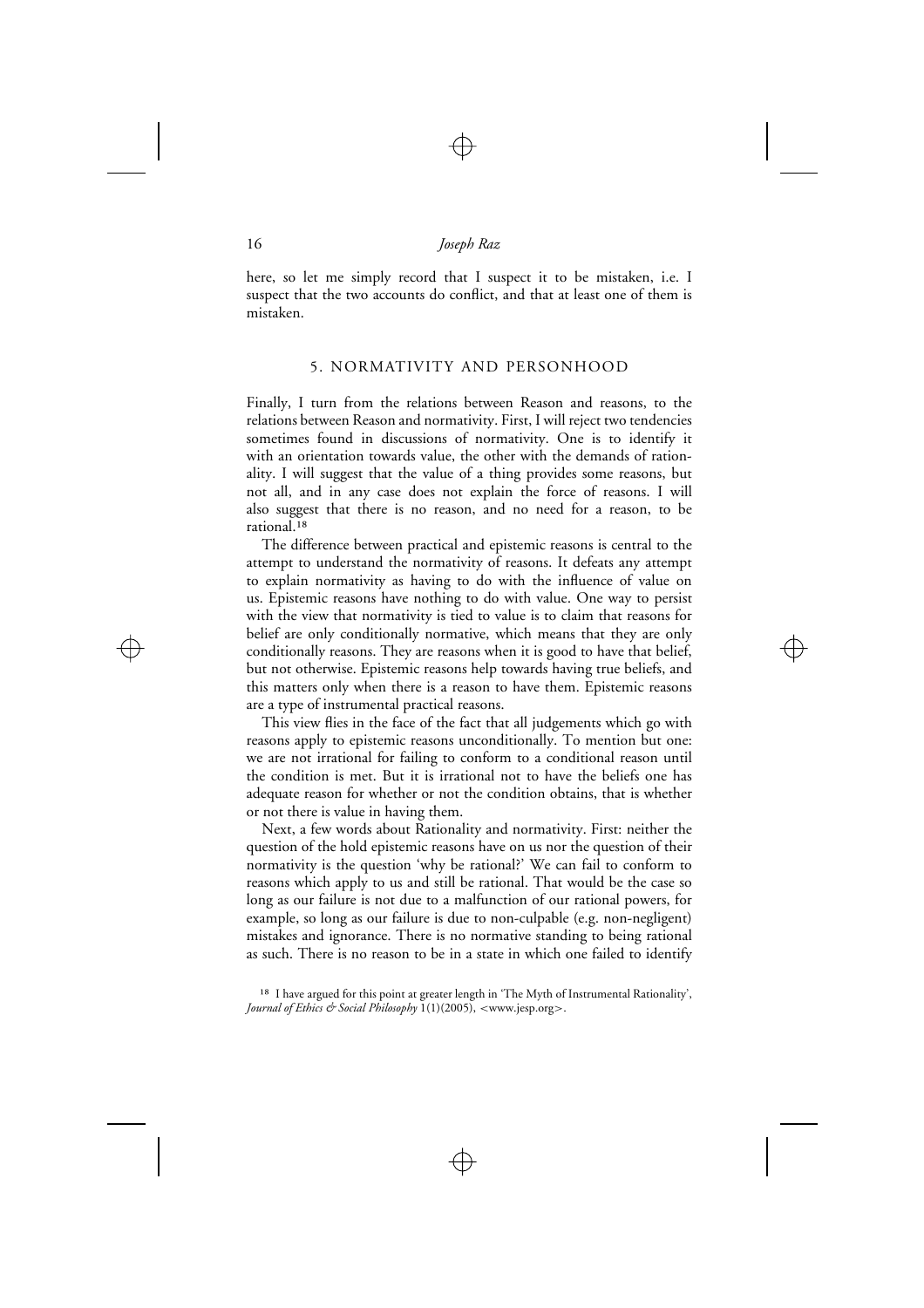reasons through a non-culpable mistake, even though the failure is not a failure of rationality.<sup>19</sup>

There are two common mistakes which may be responsible for some writers' focusing on reasons to be rational. *First*, they fail to notice that we need no reasons to function rationally, just as we need no reason to hear sounds in our vicinity. So long as we are conscious our powers of hearing and our rational powers are engaged, though not always successfully.<sup>20</sup>

*Second*, as I have noted above, some writers confuse conformity to some logical principles with being rational. Most commonly avoiding contradictions is mistakenly said to be a condition of rationality. To be sure those who have contradictory beliefs have some false beliefs, but that does not show that they are irrational, or that they ever did something irrationally. One can come to endorse a set of contradictory beliefs without ever committing an irrationality.

The quest for an explanation of normativity is not the question 'why be rational?', and neither is it the question of the reasons for conforming with reasons. Such reasons do not explain the hold reasons have on us, as these supporting reasons need as much explanation as the supported reasons.

There is, of course, another question: what is the point, one may ask, of being successfully rational, of functioning rationally well? The point is obvious: it is a way of identifying and responding to reasons. There can, of course, be non-standard reasons for functioning rationally well, or badly. One can bet that one will not fail or that one will fail to function rationally and so on. Such bets then provide (practical) reasons to try to do what it takes to win them. Clearly the question of normativity is not about the existence of such occasional reasons.

These preliminaries illustrate the difficulty in locating the question we are after. Perhaps the following illustrates the difficulty: suppose one defies an

<sup>&</sup>lt;sup>19</sup> Of course we do not commend a person for failing non-negligently to identify reasons which apply to him, and therefore we do not say to him 'you were very rational in what you did'. But that is a point about the implications of what we say. At other times we may say so: 'Oh, I have become totally irrational' he exclaims in despair, and we reassure him: 'You are perfectly rational, you just made a mistake.'

<sup>&</sup>lt;sup>20</sup> In a comment on an earlier version Kolodny explains the point better than I did: 'True, my believing that  $2+2=4$ , knowing what I know, is not (i) under my voluntary control. Nevertheless, my believing it can be (ii) the direct upshot of deliberation, of reflection on reasons (and this amounts to a kind of control over my beliefs, . . . ). By contrast, not even the latter is true of the *functioning of my rational powers as a whole*. There is no question of deliberating, ''Shall I function rationally?'' and then directly proceeding, on the basis of an affirmative or negative answer, to continue functioning rationally, or to cease to. I could not *follow* such a reason, in the sense Raz emphasizes in ''Reasons: Practical and Adaptive'' (in D. Sobel & S. Wall, *Reasons for Action,* (CUP 2009) 37).'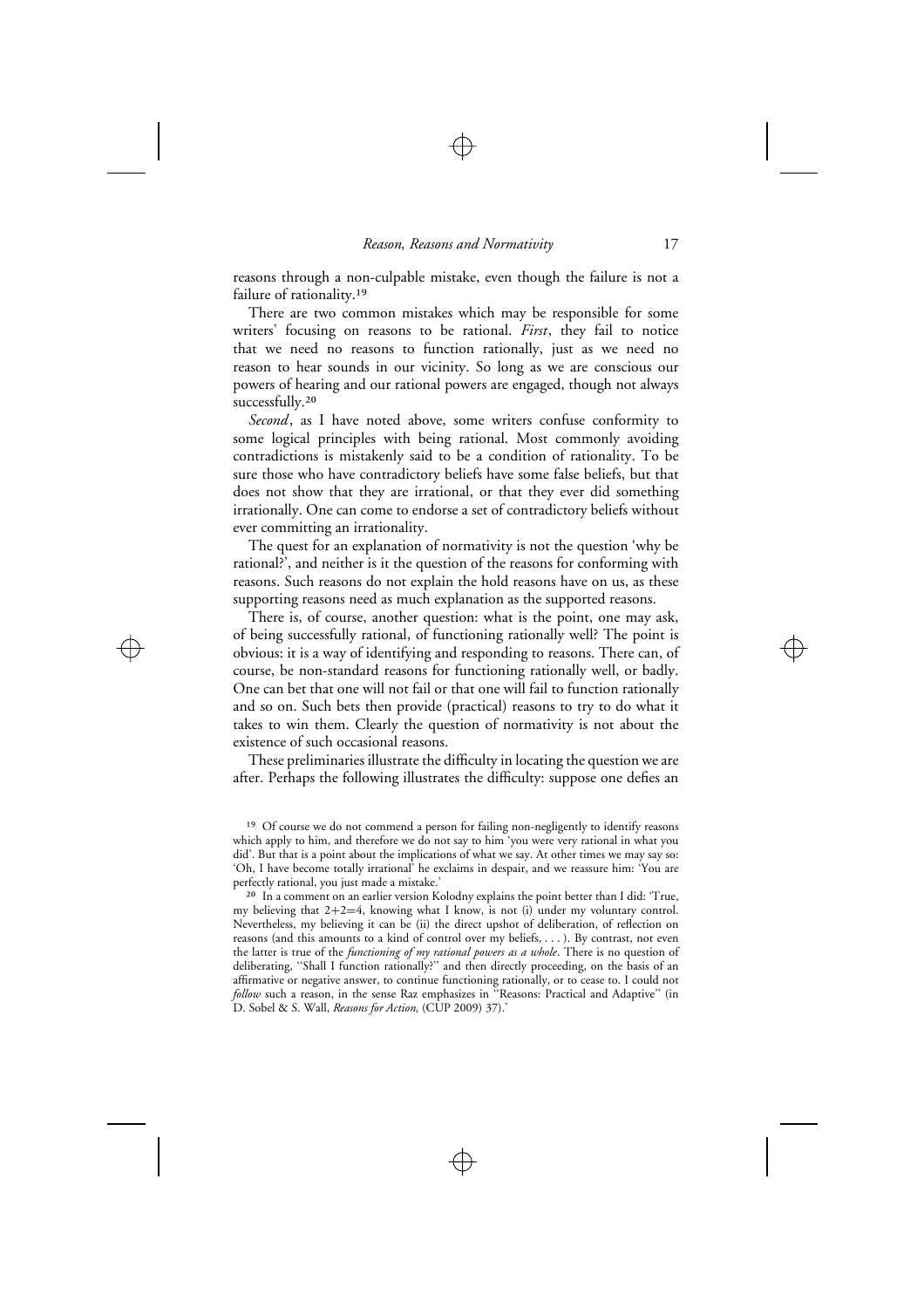epistemic reason, what is wrong with that? The answers seem to be internal to the concepts involved: we say—if you defy reason you are irrational. So what? Your beliefs are incoherent—well suppose they are, what of it? And so on. The temptation to say: 'if you disregard reasons you will fall down and break you neck', or point to some other adverse practical result, is overwhelming. And as we saw has to be resisted.

We, some of us, want to step outside the conceptual web, and find an explanation for the hold that reasons have on us. This we can do since their hold on us depends on the fact that responsiveness to reasons is constitutive of personhood.

I should immediately make clear that I do not share the thought of some philosophers that a constitutive account of reasons will settle what reasons there are. Thinking of practical reasons, Korsgaard, e.g. claims that 'Action is self-constitution and accordingly, . . . what makes actions good or bad is how well they constitute you.'<sup>21</sup> She suggests that all practical reasons can be derived from this insight: we have a standard of being a good person, and you have reasons for actions which will constitute you as one, or something which includes this idea. My constitutive account of rationality can yield no such results. It is a mere formal account, and we will have to consider whether such a formal account is, even if true, of any significance.<sup>22</sup>

Here is the formal constitutive story: reasoning and deliberation are mental activities which we can decide on. There are practical reasons for or against reasoning and deliberating. But we cannot decide how to respond to epistemic reasons. It is constitutive of belief that it is governed by our responsiveness to epistemic reasons, governed gaplessly, automatically as it were. Responsiveness to epistemic reasons is constitutive of believing.

Responsiveness to reasons can, of course, fail: through mistakes, fallacies, wishful thinking, self-deception and more. How then are these standards constitutive of belief? Does not failure establish that conformity to reason is only contingently related to belief?

Conformity to reason is indeed contingent. What is essential to belief is, *first*, its subjection to the normativity of reasons, its being subject to evaluation as warranted or unwarranted depending on its conformity with reasons; and, *second*, the fact that it is automatically, as it were, self-correcting. Failures to conform to reasons are self-correcting when we become aware of them. Again, no gap exists, no decision to correct is required, no involvement of the will.

<sup>&</sup>lt;sup>21</sup> C. Korsgaard, *Self-Constitution: Action, Identity and Integrity* (Oxford: OUP, 2009), 25. <sup>22</sup> This makes it immune to the criticism of constitutive accounts advanced by David Enoch in 'Agency, Shmagency: Why Normativity Won't Come from What is Constitutive of Agency', *Philosophical Review* 115 (2006), 169–98.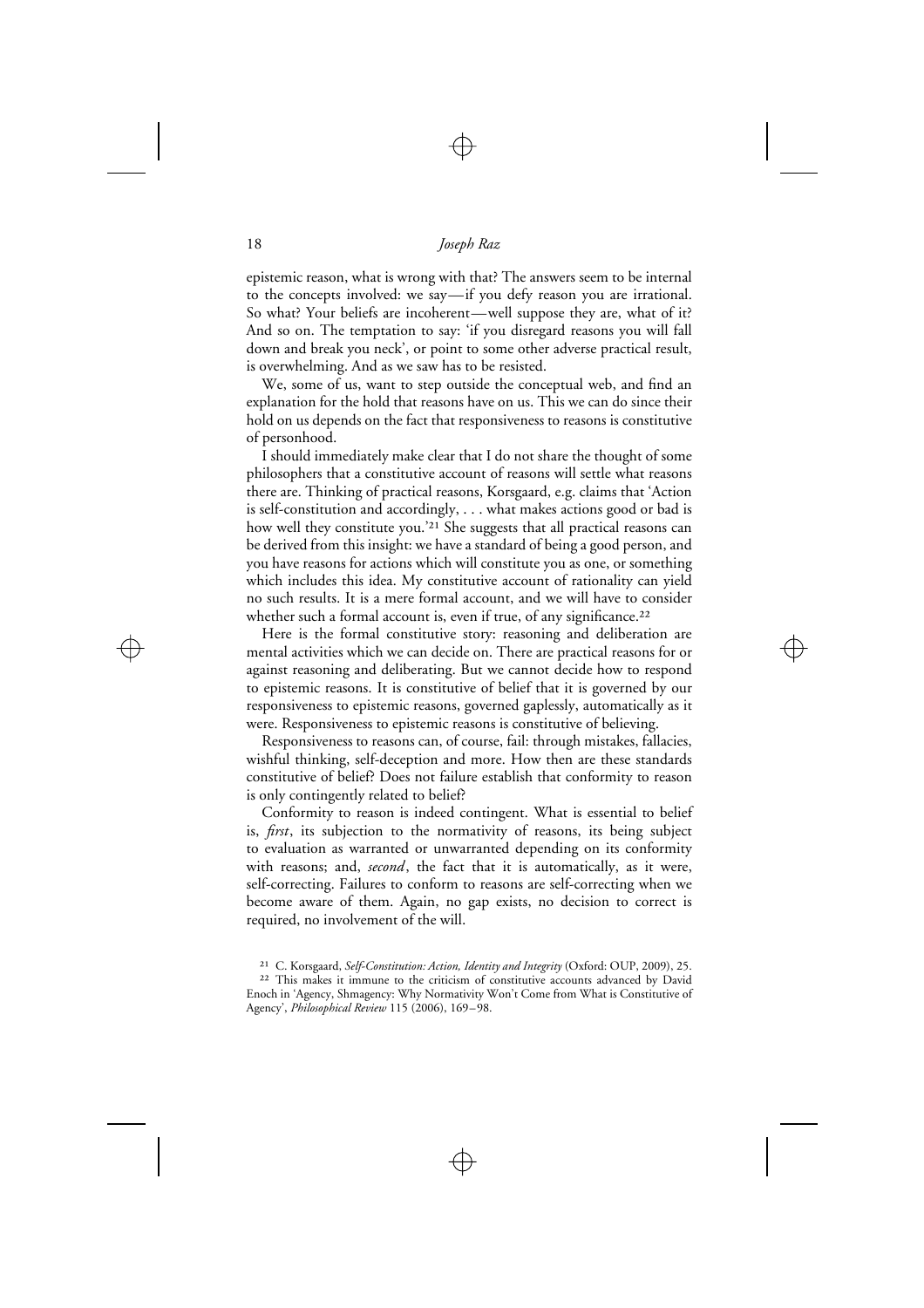That is why the responsiveness to epistemic reasons is a form of constitutive normativity, normativity built into the very possibility of belief.<sup>23</sup> Not all our mental states are responsive to reasons. I may think that I am a feathered bird, and not respond at all to evidence that I have no feathers nor beak, etc. But then that kind of thinking is fantasising, imagining, day-dreaming or the like; not believing.

There are two lessons here: first that we recognise the difference ourselves. We know the difference between belief and imagination, and we know that it consists in part in that belief is, while imagination is not, subject to the full discipline of reasons (though imagination may be partially subject to it, in a variety of different ways). I say that we know that, meaning not that we would, or even could, articulate what we know in these terms. We may not be that reflective, we may have false philosophical beliefs, or we may lack the concepts I am using. What I mean is that the statement I made correctly describes what we know, regardless of whether or not we are aware of this.

The second lesson is that our control over belief differs from our control over various forms of imagination. Regarding the imagination control consists entirely of voluntary control. It depends on the degree to which we can imagine at will. Not so with belief.

We cannot always imagine things at will, and when we do we cannot always make ourselves stop imagining at will, and, most noticeably, even when we imagine something at will our voluntary control over the details of the imagining is very limited. In all these respects our voluntary control over belief is generally similar (we can decide what to deliberate about, have some ability to remember, i.e. to recall, at will, can often decide to stop considering a matter, and so on). But distinctively, we have little voluntary control over the way our beliefs respond to reasons we think we have. We also have limited voluntary control over whether to have beliefs. We can shut our eyes, but when open we cannot just refuse to believe what we see

<sup>&</sup>lt;sup>23</sup> Naturally, the full story is much more complex. One point in particular is crucial for the coherence of my account: some conditions of rationality, i.e. some conditions of responsiveness to epistemic reasons, are universally constitutive of belief, so that there is no (non-pathological) belief which does not conform to them. Some of these apply when agents are aware of their application. An example of these may be the condition that one cannot, in full awareness of the fact, believe a proposition and its negation (though one can oscillate between them, or display other pathologies). We are sensitive to some conditions of rationality even when we are not aware of them as conditions of rationality, in that they tend to increase the degree to which we hold beliefs only if warranted through consciousness-bypassing processes. But generally, firm belief that something is a condition of rationality (whichever way it is conceived, i.e. even if one is not aware of it under this description) will have a more direct effect on our belief formation. That enables us to improve our understanding of rationality, and of the conditions of rationality, and thereby improve the processes by which we form and maintain beliefs.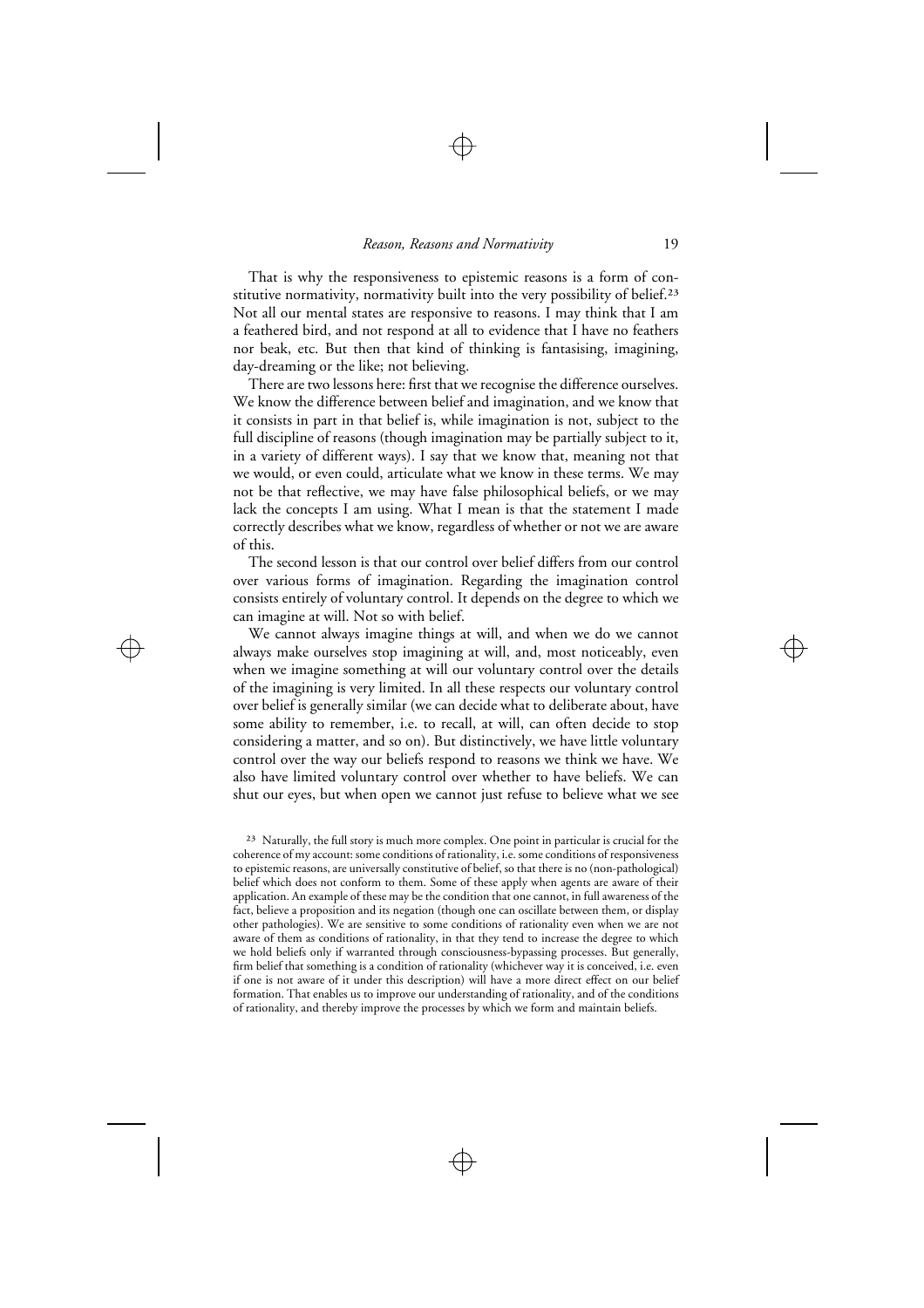(whatever we say) without believing that we have some reason to doubt what we see.

What is important is that the limits of our voluntary control over our beliefs are not the limits of our control over them: we are in control over our beliefs by functioning properly as rational agents, that is, we are in control, and active, so long as, and to the degree that, our beliefs are governed by Reason, by our rational powers.<sup>24</sup> That is what makes us persons. Roughly speaking we are persons as long as we have rational capacities, and by and large our beliefs and actions are governed by them, which is the same as saying so long as we have beliefs.

In brief outline: responsiveness to practical reasons is also constitutive of being a person, for without it there is no action with the intention of doing it. While not all actions are performed for a reason, when we do something with the intention of doing it, which is roughly when we have a purpose in doing it, see a point in doing it, we act for a reason, that is we act in the belief that there is a reason for the action. Such actions, which I will somewhat inaccurately refer to as intentional actions, are governed by reason somewhat less directly than beliefs. Both intentional action and belief are subject to failures correctly to identify reasons, failures to follow through with the implications of reasons one identified (as in failures of memory or lapses of attention) as well as to irrationalities, including motivated irrationalities. In both cases we recognise such failures for what they are in principle, thus acknowledging that beliefs and intentional actions are inherently governed by reason. There is, as we know, a keen debate about the difference between the conditions for rationality of belief and of intentional action, e.g. whether there is epistemic akrasia. For our purpose suffice it to note that whatever differences there are they are secondary to the basic point that we cannot, while acting intentionally, but act for a (perceived) reason (albeit not always the one we believe to be the best reason).<sup>25</sup> Rationality, namely responsiveness to reasons, is thus constitutive of being persons.

The relationship of Reason and reasons has been the thread going through this paper. Trying to understand what motivates one to search for, say, the foundations of normativity, we realise that the search cannot even as much as be stated from 'inside' as it were. From 'inside' we can only look for reasons for reasons, or note that disregarding reasons is, under appropriate circumstances, irrational, that is a symptom of the malfunctioning of our

<sup>&</sup>lt;sup>24</sup> Compare my discussion of the matter in *Engaging Reason*, ch. 1 (Oxford: OUP, 1999). <sup>25</sup> I have discussed challenges and exceptions to this view on various occasions, most comprehensively in chapter 2 of *Engaging Reason*, and in 'The Guise of the Good', in S. Tenenbaum (ed.), *Desire, Good, and Practical Reason* (Oxford: OUP, 2010).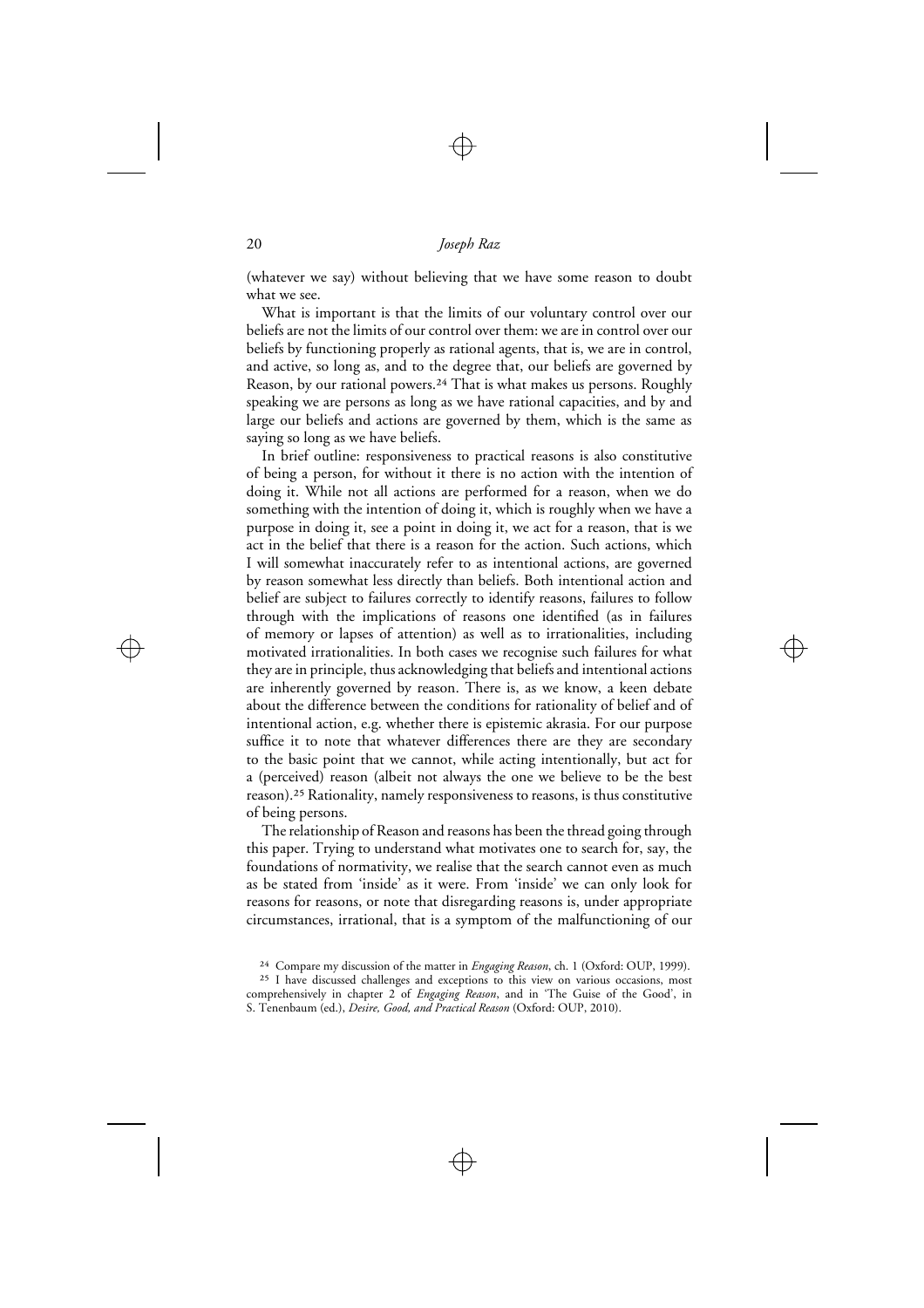rational powers. All such internal investigations inevitably move in a circle, and do not reach the puzzle.

So we went outside, and raised a question about reasons, stated in non-normative terms: what is the hold reasons have on us? The answer was that we cannot ignore them because we are persons, or more precisely, because rational powers are constitutive of personhood, and because they are powers whose use does not depend on our will. That is, these powers are engaged and active willy nilly, independently of any decision to use them, so long as we are awake and do not suppress them. They are like our hearing rather than like our ability to speak. Hence, so long as we are persons we engage with reasons, generally trying to do it well, however imperfect our success.

Now, you may object that even if true these observations do not explain normativity, let alone justify its standing. They say something about rational powers, but nothing at all about reasons. I emphasised early on that explaining why reasons call for a certain response need not invoke our rational powers, which are merely powers to recognise and respond to what is there independently of them—well, at least sometimes, given that some reasons would not exist but for the powers and activities of rational creatures.

In a way the objection is justified. Rejecting the feasibility of a reductive explanation means that once we step outside, as it were, and examine normativity as a whole we lose the ability to explain it. That explanation is inevitably internal—reasons are what we should follow, disregarding them is unjustified, etc. etc. But we can explain from outside the inescapability of normativity, the hold reasons have on us. We do so, to be sure, by pointing out features of rational powers, but rational powers are essentially powers to recognise and respond to reasons. So in explaining their place in our life we also point to the hold that reasons have on us, though that hold is subject to mistakes and irrationalities.

Still, disquiet may persist: does any of this amount to more than saying that we are boxed into treating certain considerations as if they were reasons? Does it not fail to vindicate them as reasons? Are reasons normative in the deeper sense that there is a point to being guided by them, that being guided by them is not an arbitrary, albeit a natural response? Is our responsiveness to reasons just a fact rather than a response to a normative consideration? Is it not like saying that we are persons only so long as we breathe, a fact which we must acknowledge, but can find arbitrary, and are free to resent?

I'll say nothing about breathing. But reasons are different. Here, I think, the fact that the account is confined to their formal characterisations is—far from being a shortcoming—a key to its success. Reasons are governed by *maxims* stating that *a reason for belief is a fact which is part of a case for*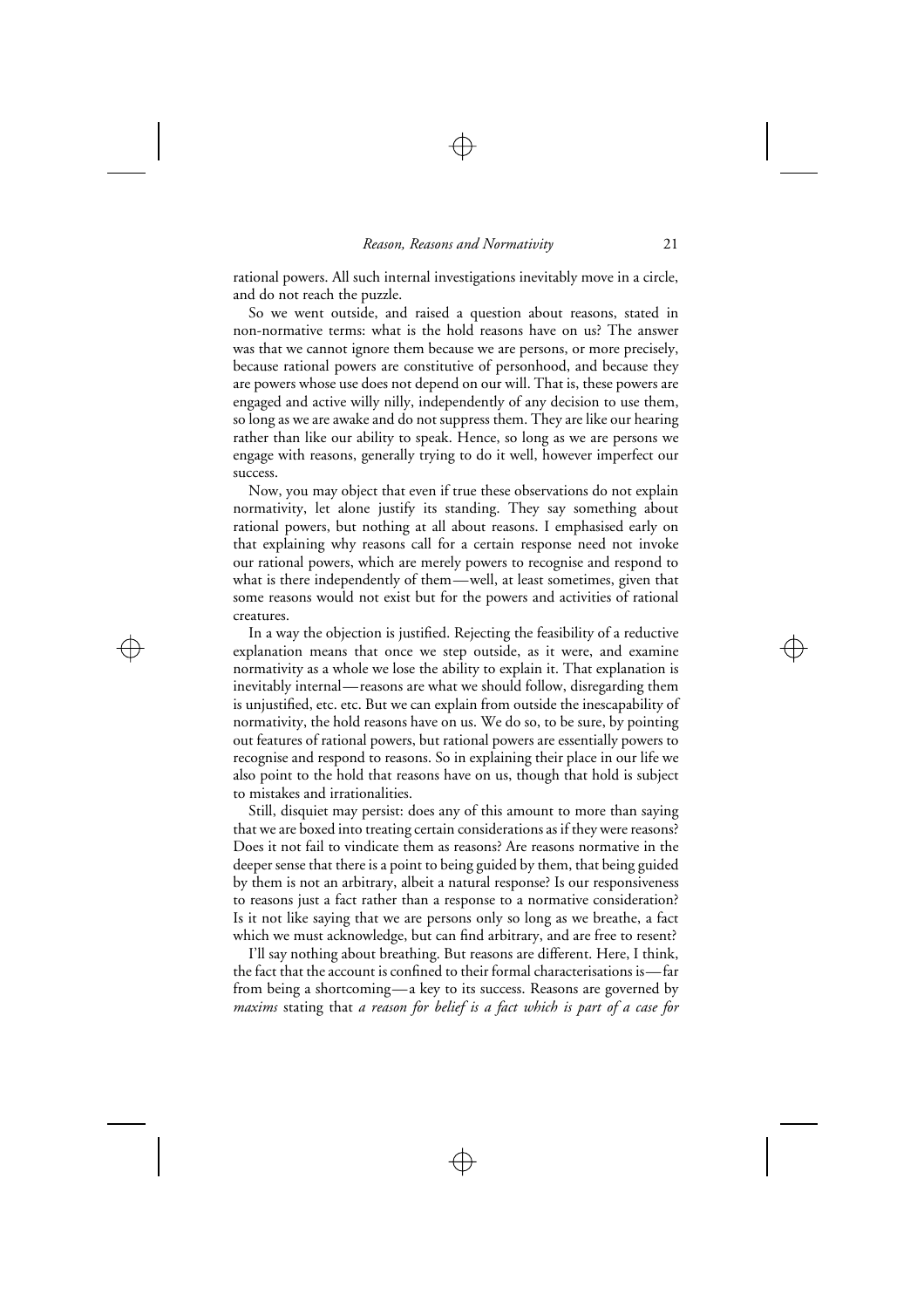*having that belief* , and *a reason for action is a fact which is part of the case for performing that action*. Such characterisations are relatively formal in that they do not directly yield a way of establishing what is a reason for what. But they focus discussion about what properties make for reasons: such investigation may yield that beliefs, though not thoughts generally, are without flaw if true, and actions done with intentions to do them, though not actions generally, are without flaw if they are adequately valuable. Hence reasons for beliefs are truth indicators, and reasons for action are their value properties. Truth indicators are truth indicators even if there are no rational creatures who can rely on them to form beliefs. Values, those whose existence does not depend on the culture of rational creatures, are values, and have instances whether or not there are persons able to perceive and respond to them as values. Our rational capacities enable us to recognise and respond to reason-constituting facts, and being reflective powers they enable us to improve our understanding of what makes those facts what they are, and how best to identify them for what they are. Do all values derive from the well-being of some agent? Is there some property which constitutes some facts as moral reasons, and so on? The formal characterisations serve to focus and frame thought about which more substantive properties constitute reasons, properties whose standing does not depend on our rationality.

This, some will say, is a very surprising view to end up with. Does it not mean that normativity resides in our rationality; that values, and truth indicators, etc. are not normative in themselves? It depends on what you mean by in themselves. Barometric pressure is evidence of weather which we, using our rational capacities, have come to recognize and we form beliefs on its basis. No doubt some other animal species, lacking rational powers, respond 'automatically' to variations in barometric pressure. They do not take it to be a reason for anything. They do not recognize its normative aspect. But it has it. It has it in virtue of the ability of rational creatures to recognize that it is evidence of forthcoming weather. Or think of our dependence on food for survival. We forage for food using our rational capacities. Some other animal species seek food independently of any rational powers. It is no reason for them, but it is of value to them. We depend for survival on our ability to adjust our pupils to light levels, our ability to adjust our breathing and blood circulation to prevailing conditions. We do so as other species react to barometric pressure: the features are not reasons for us. But they are good for us. Does all this show that value and evidence are not normative? At most it shows not that they are not normative, but that what makes them normative is their ability to function as reasons, that is to be recognised as such by creatures using their rational powers.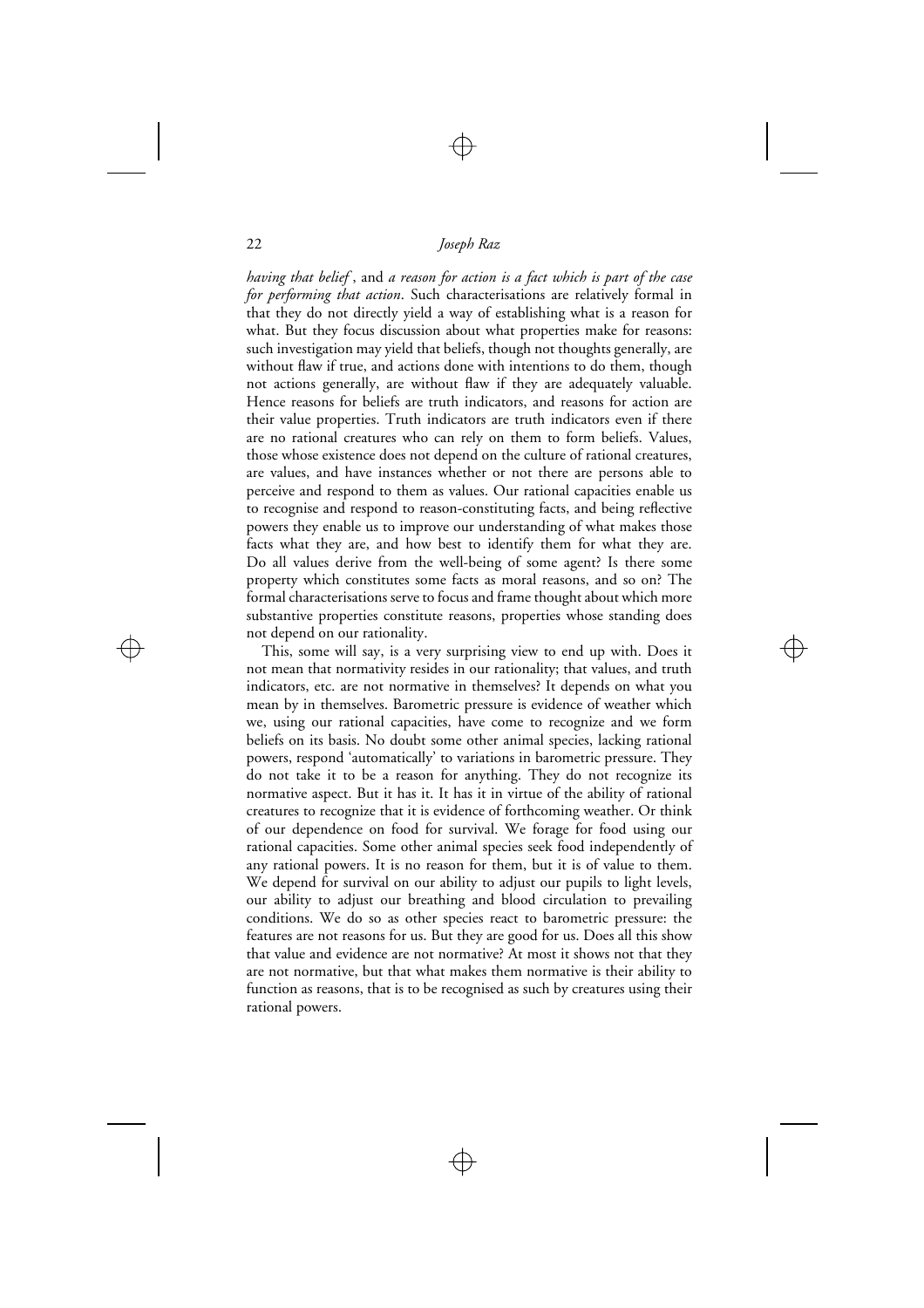But, some will say, the question remains: assume that I am right in emphasising (a) that subjection to the discipline of reasons is semiautomatic, (b) that it is normative in being an adjustment of our beliefs and intentions in light of reasons, and (c) that the capacities manifested in these adjustments are constitutive of being persons. But having conceded that this is so only shows that a general rational capacity is constitutive of personhood, and not that reasons or normativity are constitutive of personhood: the three points fail to vindicate normativity. It is not enough to point out that creatures with no rational capacities are not persons. Clearly there is nothing amiss with pigeons, even though they do not (I assume) have rational capacities. A vindication of normativity has to show what is amiss with failing to conform to reason on this or that occasion.

At this point I have to admit that I no longer understand the sense of puzzlement. What is amiss with failing to conform to reason is just that. It can be specified further: it may be defrauding a person of his money, or it may be wasting one's talent, or missing an opportunity to make a lot of money, or remaining confused about black holes. It all depends on the nature of the reasons one flouted. But clearly that is not the puzzle. It has something to do with vindicating reasons or normativity in general, without assuming their cogency. So what is it? We do know that people who flout reason sometimes prosper. Is the desire for some further vindication of reasons a hope that philosophical argument can show this to be an illusion? But there is no illusion there.